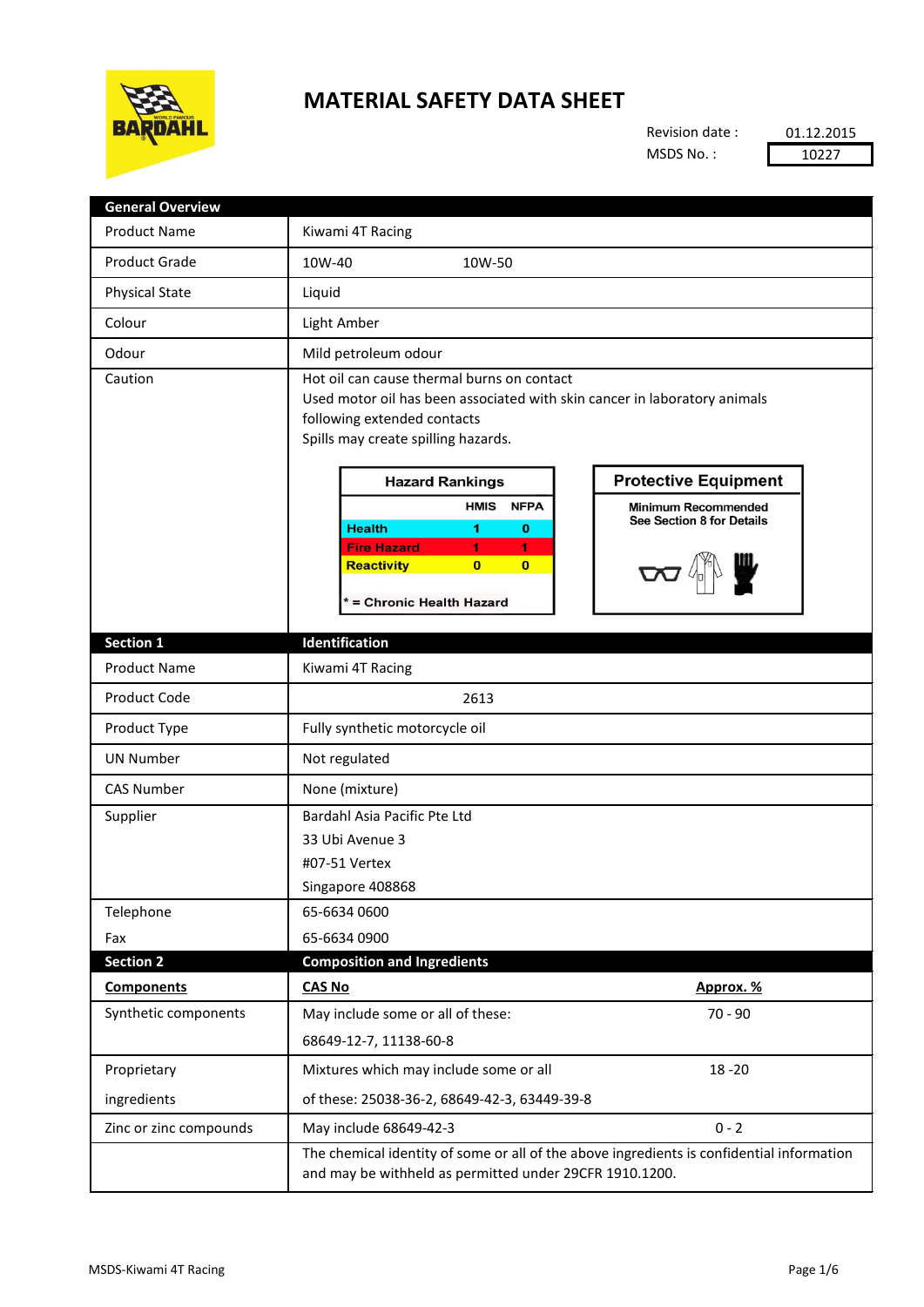|                                                 | All the components of this material are listed on the TSCA Chemical Substances Inventory.                                                                                                                                                                                                                                                                                                                                                                 |
|-------------------------------------------------|-----------------------------------------------------------------------------------------------------------------------------------------------------------------------------------------------------------------------------------------------------------------------------------------------------------------------------------------------------------------------------------------------------------------------------------------------------------|
| <b>Section 3</b>                                | <b>Hazards Identification</b>                                                                                                                                                                                                                                                                                                                                                                                                                             |
| Major route(s) of entry                         | Skin contact.                                                                                                                                                                                                                                                                                                                                                                                                                                             |
| Inhalation                                      | No significant adverse health effects are expected to occur upon short-term<br>exposure. At elevated temperatures, and/or in enclosed spaces, product mist<br>or vapors may irritate the mucous membranes of the nose, throat, bronchi and<br>lungs.                                                                                                                                                                                                      |
| Skin contact                                    | This material can cause skin irritation from prolonged or repeated contact.<br>Injection under the skin can cause inflammation and swelling. Injection of<br>pressurised hydrocarbons can cause severe permanent tissue damage. Initial<br>Injection of petroleum hydrocarbons requires<br>symptoms may be minor.<br>immediate medical attention.                                                                                                         |
| Eye contact                                     | This product can cause transient mild eye irritation with short-term contact<br>with liquid sprays or mists. Symptoms include stinging, watering,<br>redness<br>and swelling.                                                                                                                                                                                                                                                                             |
| Ingestion                                       | If swallowed, large volumes of material can cause generalized depression,<br>headache, drowsiness, nausea, vomiting and diarrhoea. Smaller doses can<br>cause a laxative effect. If aspirated into the lungs, liquid can cause lung<br>damage.                                                                                                                                                                                                            |
| <b>Chronic Health</b><br><b>Effects Summary</b> | This product contains a petroleum-based mineral oil. Prolonged or repeated<br>skin contact can cause mild irritation and inflammation characterized by<br>drying, cracking, (dermatitis) or oil acne. Repeated or prolonged inhalation of<br>petroleum-based mineral oil mists at concentration above applicable work-<br>place exposure levels can cause respiratory irritation or other pulmonary<br>effects.                                           |
| Conditions aggravated<br>by Exposure            | Disorders of the following organs or organ systems that may be aggravated<br>by significant exposure to this material or its components include: SKIN                                                                                                                                                                                                                                                                                                     |
| <b>Target Organs</b>                            | This material may cause damage to the following organs: SKIN                                                                                                                                                                                                                                                                                                                                                                                              |
| Carcinogen                                      | This product is not known to contain any component at concentration above<br>0.1% which are considered carcinogenic by OSHA, IARC or NTP.                                                                                                                                                                                                                                                                                                                 |
| <b>Section 4</b>                                | <b>First Aid Measures</b>                                                                                                                                                                                                                                                                                                                                                                                                                                 |
| Eyes                                            | Check for and remove contact lenses. Flush eyes immediately with fresh<br>water for several minutes while holding the eyelids open. If irritation persist,<br>see a doctor.                                                                                                                                                                                                                                                                               |
| Skin                                            | If burned by hot material, cool skin by quenching with large amount of cold water. For<br>shoes and clothing. Wipe off excess material. Wash exposed skin with mild<br>soap and water. Seek medical attention if tissue appears damaged or pain/<br>Thoroughly clean contaminated clothing before reuse.<br>persists.<br>irritation<br>Discard contaminated leather goods. If material is injected under the skin, seek<br>medical attention immediately. |
| Ingestion                                       | Do not induce vomiting except on advice of medical personnel. Do not give<br>anything to drink unless directed by a physician. Never give anything by<br>mouth to a person who is not fully conscious. If significant amounts are<br>swallowed or irritation or discomfort occurs, seek medical help immediately.                                                                                                                                         |
| Inhalation                                      | Vaporization is not expected at ambient temperatures. This material is not<br>expected to cause inhalation-related disorders under anticipated conditions<br>of use. In case of overexposure, move the person to fresh air.                                                                                                                                                                                                                               |
| Notes to Physician                              | Treatment should be controlled by symptoms and clinical conditions.<br>Emesis<br>maybe induced under medical supervision. In general, emesis induction is<br>unnecessary in such high viscosity, low volatility product.<br>In the event of injection in underlying tissue, immediate treatment<br>SKIN:<br>should<br>include<br>extensive<br>incision,<br>debridement,<br>saline<br>irrigation.<br>and                                                   |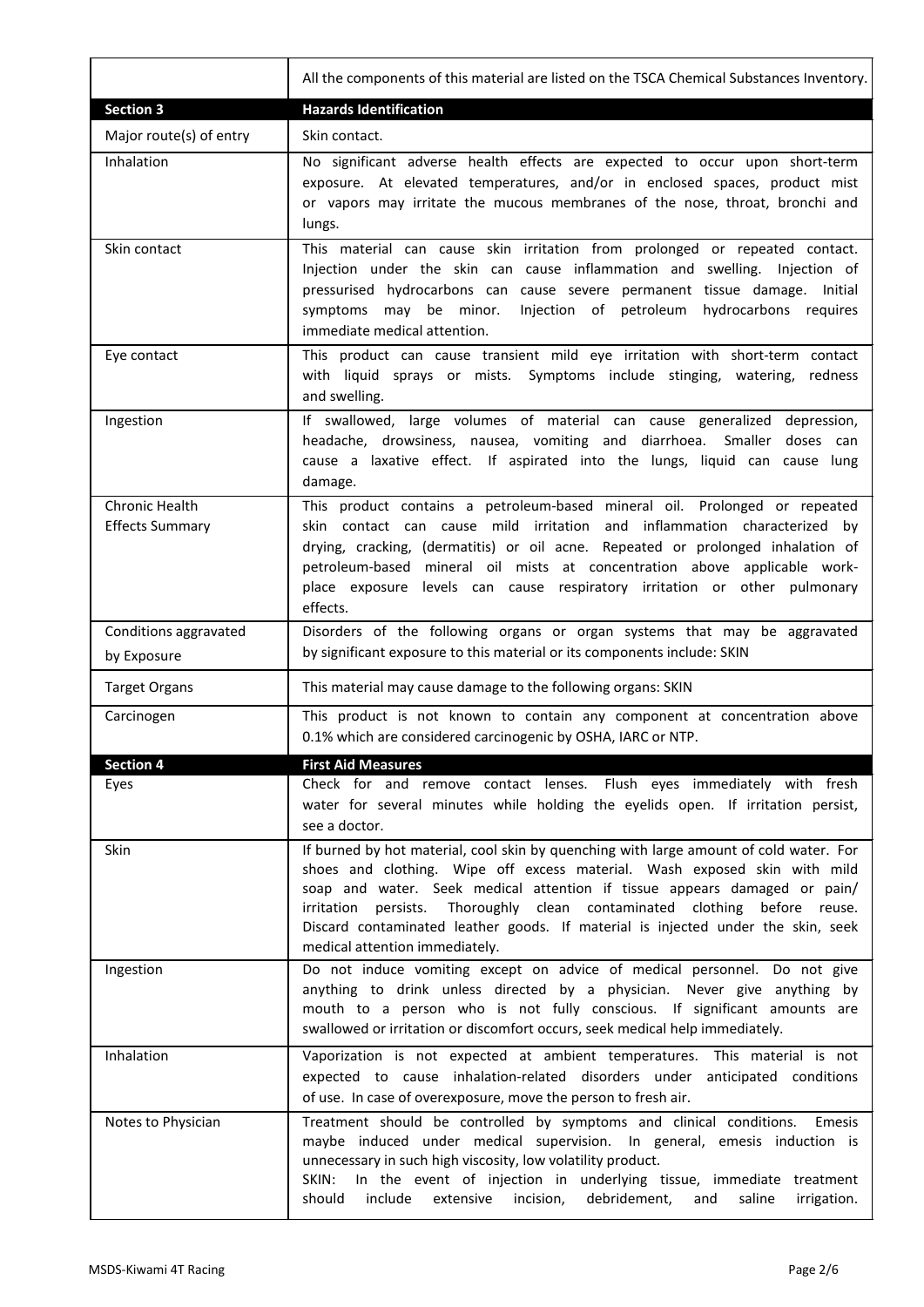|                                       | Inadequate treatment can result in ischemia and gangrene. Early symptoms                                                                                                                                                                                                                                                                                                                      |
|---------------------------------------|-----------------------------------------------------------------------------------------------------------------------------------------------------------------------------------------------------------------------------------------------------------------------------------------------------------------------------------------------------------------------------------------------|
|                                       | may be minimal.                                                                                                                                                                                                                                                                                                                                                                               |
| <b>Section 5</b>                      | <b>Fire Fighting Measures</b>                                                                                                                                                                                                                                                                                                                                                                 |
| Flammability                          | NFPA Class-IIIB combustible material                                                                                                                                                                                                                                                                                                                                                          |
| Classification<br>Auto Ignition Temp. | Not available                                                                                                                                                                                                                                                                                                                                                                                 |
|                                       |                                                                                                                                                                                                                                                                                                                                                                                               |
| <b>Flammable limits</b>               | Not determined                                                                                                                                                                                                                                                                                                                                                                                |
| Flash Point, °C                       | $> 200^{\circ}$ C (COC)                                                                                                                                                                                                                                                                                                                                                                       |
| <b>Extinguishing Media</b>            | Use water fog, dry chemical, foam or carbon dioxide type. Water or foam<br>may cause frothing. Use water to cool fire-exposed containers. If a spill or<br>leak has not ignited, use water spray to disperse the vapour and provide<br>protection to personnel attempting to stop the leak.                                                                                                   |
| Explosion / Fire<br>Hazards           | For fires involving this material, do not enter any enclosed or confined space<br>without self-contained breathing apparatus to protect against the hazardous<br>effects of combustion products or oxygen deficiency.                                                                                                                                                                         |
| <b>Hazardous Combustion</b>           | Carbon dioxide, carbon monoxide, smoke, fumes, unburned<br>hydrocarbons                                                                                                                                                                                                                                                                                                                       |
| Products                              | and trace oxides of sulphur and/or nitrogen.                                                                                                                                                                                                                                                                                                                                                  |
| Section 6                             | <b>Accidental Release Measures</b>                                                                                                                                                                                                                                                                                                                                                            |
| In case of Spill                      | Stop the source of leak or release and contain spill if possible. Ventilate the<br>area. Use respirator and protective clothing as discussed in this MSDS.<br>Collect with absorbent material and place in appropriate, labelled containers<br>for disposal, or if permitted, flush spilled area with water.                                                                                  |
| <b>Section 7</b>                      | <b>Handling and Storage</b>                                                                                                                                                                                                                                                                                                                                                                   |
| Handling                              | contamination<br>Avoid<br>and<br>extreme<br>minimize<br>product<br>temperatures<br>to<br>degradation. Empty containers may contain product residues that can ignite<br>with explosive force. Do not pressurize, cut, weld, braze, solder, drill or grind<br>containers. Do not expose product containers to flames, spark, heat or other<br>potential ignition sources.                       |
| Storage                               | Keep containers closed. Do not store with strong oxidizing agents. Do not<br>store at elevated temperatures. Avoid storing in direct sunlight for extended<br>periods of time. Consult appropriate federal, state or local authorities before<br>reusing, reconditioning, reclaiming, recycling or disposing of empty containers<br>and/or waste residues of this product.                    |
| <b>Section 8</b>                      | <b>Exposure Controls / Personal Protection</b>                                                                                                                                                                                                                                                                                                                                                |
| Ventilation                           | Use general ventilation or local exhaust as required to maintain exposures<br>below the occupational exposure limits.                                                                                                                                                                                                                                                                         |
| Eyes                                  | Avoid eye contact. The wearing of chemical safety goggles or face shield is<br>recommended. Have suitable ear wash water available.                                                                                                                                                                                                                                                           |
| Skin                                  | personnel<br>should<br>exercise reasonable personal cleanliness;<br>Exposed<br>this<br>includes cleansing exposed area several times daily with soap and water,<br>and laundering or dry cleaning soiled work clothing at least weekly. Safety<br>shower is recommended near the work station.                                                                                                |
| Inhalation                            | protection is normally not required.<br>Respiratory<br>However,<br>if operating<br>conditions create airborne concentrations, which exceed the recommended<br>exposure standard(s), the use of an approved respirator is recommended.                                                                                                                                                         |
| <b>Hand Protection</b>                | Use gloves of chemical resistant materials such as neoprene or heavy nitrile<br>rubber or appropriate barrier cream with prolonged or repeated contact. If the<br>product is processed or handled at elevated temperatures, protect against<br>thermal burns by using heat-resistant (insulated) gloves. Do not wear gloves<br>or loose fitting clothing around rotating or moving equipment. |
| <b>Clothing Recommendations</b>       | Long sleeve shirt is recommended. Wear a chemically protective apron if                                                                                                                                                                                                                                                                                                                       |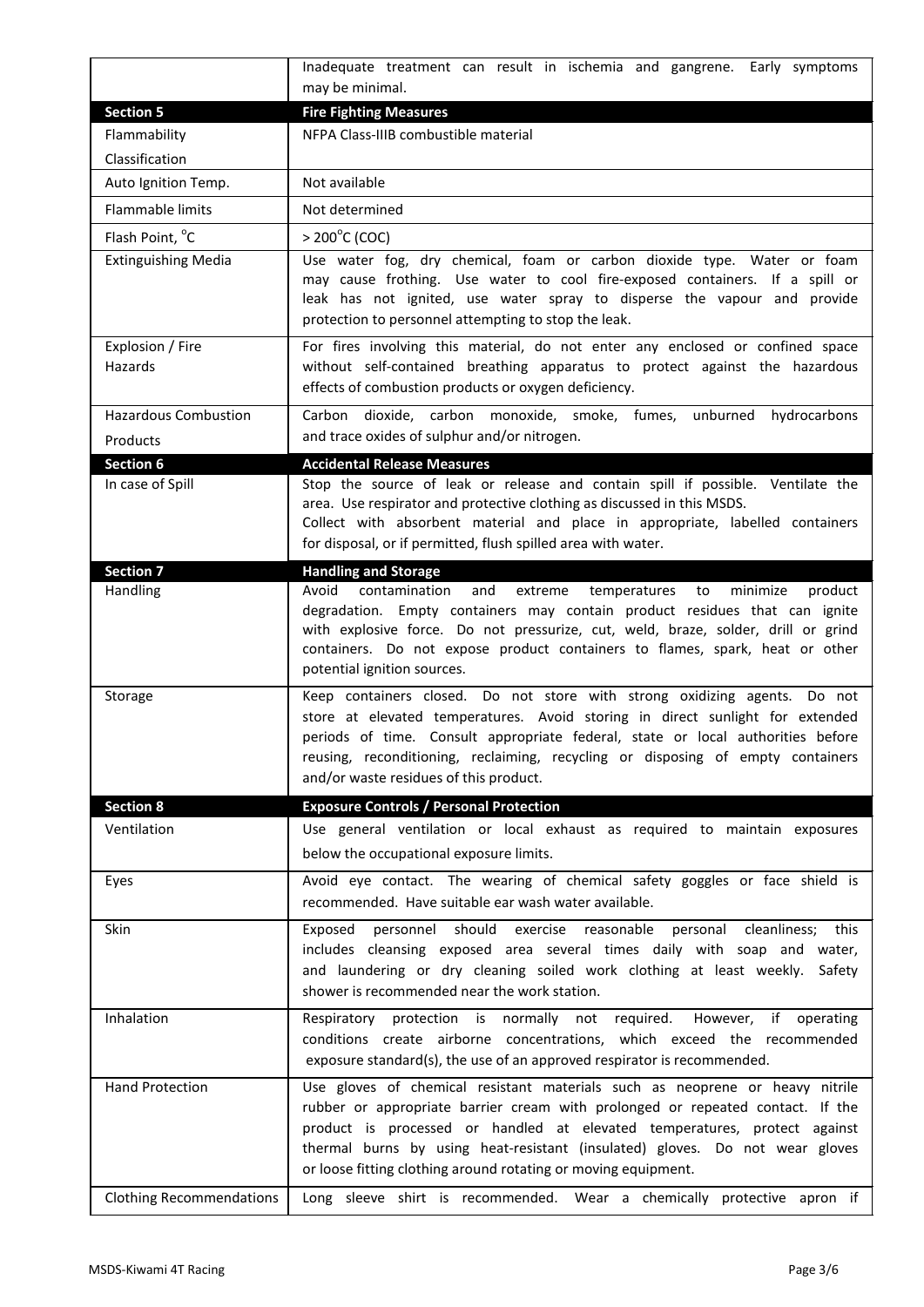|                                     | available. Do not wear rings, watches, or similar apparel that could entrap                                                                                        |
|-------------------------------------|--------------------------------------------------------------------------------------------------------------------------------------------------------------------|
|                                     | the material and cause a skin reaction.                                                                                                                            |
| <b>Exposure limits</b>              | <b>ACGIH TLV (USA)</b><br>Oil mist, mineral<br>TWA: 5 mg/m <sup>3</sup> 8 hrs                                                                                      |
|                                     | STEL: 10 mg/m $3$ 15 minutes                                                                                                                                       |
|                                     | <b>OSHA PEL (USA)</b>                                                                                                                                              |
|                                     | TWA: 5 mg/m <sup>3</sup> 8 hrs                                                                                                                                     |
| <b>Section 9</b>                    | <b>Physical and Chemical Properties (Typical)</b>                                                                                                                  |
| <b>SAE Grade</b>                    | 10W-40<br>10W-50                                                                                                                                                   |
| Flash Point, °C                     | 210<br>210                                                                                                                                                         |
| Density @ 15°C, kg/l                | 0.858<br>0.856                                                                                                                                                     |
| Viscosity@40°C, cSt                 | 87.6<br>126.35                                                                                                                                                     |
| Viscosity@100°C cSt                 | 14.6<br>19.0                                                                                                                                                       |
| Appearance                          | Light to Amber liquid                                                                                                                                              |
| Odour                               | Mild petroleum odour                                                                                                                                               |
| <b>Boiling Range</b>                | Not determined                                                                                                                                                     |
| Vapour Pressure                     | < 0.1 mmHg @ 25 deg C                                                                                                                                              |
| pH                                  | Not determined                                                                                                                                                     |
| Solubility in water                 | Insoluble                                                                                                                                                          |
| Percent volatile                    | Negligible                                                                                                                                                         |
| Evaporation                         | Not determined                                                                                                                                                     |
| <b>Section 10</b>                   | <b>Stability and Reactivity</b>                                                                                                                                    |
| Stability                           | Stable                                                                                                                                                             |
| Conditions to avoid                 | Avoid heating to decomposition                                                                                                                                     |
| Incompatibility                     | Normally unreactive, however, avoid strong bases at high temperatures, strong<br>acids, strong oxidising agents and materials reactive with hydroxyl compounds.    |
| Hazardous                           | No additional hazardous decomposition products were identified other than                                                                                          |
| Decomposition products              | the combustion products identified in Section 5.                                                                                                                   |
| Hazardous                           | Will not occur                                                                                                                                                     |
| polymerization<br><b>Section 11</b> | <b>Toxicity Information</b>                                                                                                                                        |
| <b>Toxicity Data</b>                | Distillates, residue oils, petroleum light and heavy paraffinic:                                                                                                   |
|                                     | Acute: > 5000 mg/kg [Rat]<br>ORAL (LD50)<br>DERMAL (LD50)<br>Acute: > 2000 mg/kg [Rabbit]                                                                          |
| Primary routes of Entry             | Skin absorption, eye contact and inhalation                                                                                                                        |
| or Exposure                         |                                                                                                                                                                    |
| Inhalation                          | Exposure to vapor or mist is possible. High gas, vapor or mist concentration may<br>be harmful if inhaled repeatedly or for prolong periods of time, based on data |
| Skin                                | from components or similar products.<br>Not expected to cause skin irritation or injury during normal use, based on                                                |
|                                     | toxicology tests of this product. Prolonged or repeated skin contact<br>may cause skin irritation including redness, burning, drying, cracking, skin burns,        |
|                                     | dermatitis, oil acne and folliculitis based on data from components                                                                                                |
| Eye                                 | Not expected to cause eye irritation or injury during normal use, based on                                                                                         |
|                                     | toxicology tests of this product.                                                                                                                                  |
| Ingestion                           | Single dose toxicity is low, based on toxicology tests of this product                                                                                             |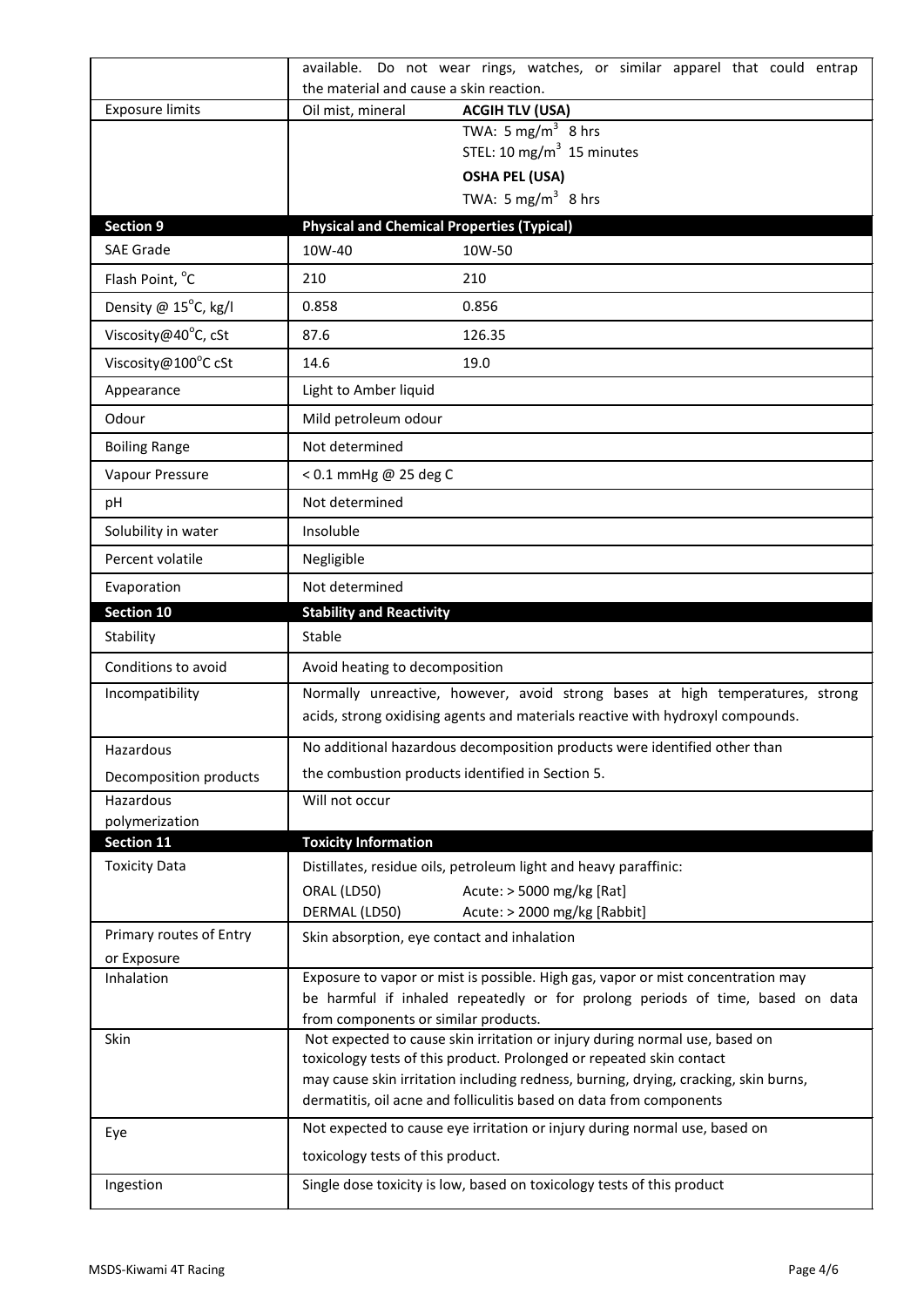| <b>Acute Toxicity</b>        | Pre-existing skin and respiratory disorders may be aggravated by exposure,                                                                                                                                                                                                                                                                                                                                                                                                                                                                                                                                 |
|------------------------------|------------------------------------------------------------------------------------------------------------------------------------------------------------------------------------------------------------------------------------------------------------------------------------------------------------------------------------------------------------------------------------------------------------------------------------------------------------------------------------------------------------------------------------------------------------------------------------------------------------|
|                              | based on data from components and similar products. Health studies have                                                                                                                                                                                                                                                                                                                                                                                                                                                                                                                                    |
|                              | shown petroleum hydrocarbons and synthetic lubricants pose potential                                                                                                                                                                                                                                                                                                                                                                                                                                                                                                                                       |
|                              | human health risks, which may vary from person to person. As a precaution,                                                                                                                                                                                                                                                                                                                                                                                                                                                                                                                                 |
|                              | exposure to liquids, vapors, mists or fumes should be minimised.                                                                                                                                                                                                                                                                                                                                                                                                                                                                                                                                           |
| <b>Chronic Toxicity</b>      | No ingredient in this product is an IARC, NTP or OSHA listed carcinogen.                                                                                                                                                                                                                                                                                                                                                                                                                                                                                                                                   |
|                              | Reports have associated repeated and prolonged overexposure to solvents with                                                                                                                                                                                                                                                                                                                                                                                                                                                                                                                               |
|                              | permanent nervous system damage.                                                                                                                                                                                                                                                                                                                                                                                                                                                                                                                                                                           |
| Other information            | Symptoms of overexposure could include: Gastrointestinal irritation                                                                                                                                                                                                                                                                                                                                                                                                                                                                                                                                        |
|                              | (nausea, vomiting, diarrhoea), irritation (nose, throat, respiratory tract),                                                                                                                                                                                                                                                                                                                                                                                                                                                                                                                               |
|                              | central nervous system depression (dizziness, drowsiness, weakness, fatigue,                                                                                                                                                                                                                                                                                                                                                                                                                                                                                                                               |
|                              | nausea, headache, unconsciousness, effects on hearing). Used engine oil was                                                                                                                                                                                                                                                                                                                                                                                                                                                                                                                                |
|                              | associated with cancer in lifetime skin painting studies with laboratory animals.                                                                                                                                                                                                                                                                                                                                                                                                                                                                                                                          |
|                              | Avoid prolonged or repeated contact with used motor oil.                                                                                                                                                                                                                                                                                                                                                                                                                                                                                                                                                   |
|                              | Good hygiene practices will reduce the likelihood of potential health effects                                                                                                                                                                                                                                                                                                                                                                                                                                                                                                                              |
| <b>Section 12</b>            | <b>Ecology Information</b>                                                                                                                                                                                                                                                                                                                                                                                                                                                                                                                                                                                 |
| Eco toxicity                 | Analysis on ecological effects has not been conducted<br>on this product.<br>However, if spilled, this product and any contaminated soil or water may be<br>harmful to human, animal and aquatic life. Also the coating action associated<br>with petroleum and petroleum products can be harmful or fatal to aquatic life<br>and waterfowl.                                                                                                                                                                                                                                                               |
| <b>Environmental Fate</b>    | An environmental fate analysis has not been conducted on this specific<br>product. Plants and animals may experience harmful or fatal effects when<br>coated with petroleum-based products. Petroleum-based (mineral) lube oils<br>will normally float on water. In stagnant or slow flowing waterways, an oil<br>layer can cover a large surface area. As a result, this oil layer might limit or<br>eliminate natural atmospheric oxygen transport into the water. With time, if<br>not removed, oxygen depletion in waterway can result in a loss of marine life or<br>create an anaerobic environment. |
| <b>Section 13</b>            | <b>Disposal Information</b>                                                                                                                                                                                                                                                                                                                                                                                                                                                                                                                                                                                |
| Waste disposal               | Check governmental regulations and local authorities for approved disposal.<br>Under RCRA, it is the responsibility of the user of the material to determine at<br>the time of disposal whether the material meets RCRA criterial for hazardous<br>waste. This is because material uses, transformations, mixtures, processes,<br>etc may effect the classification.                                                                                                                                                                                                                                       |
| <b>Section 14</b>            | <b>Transport Information</b>                                                                                                                                                                                                                                                                                                                                                                                                                                                                                                                                                                               |
| US DOT Hazard                | Proper Shipping Name:<br>None                                                                                                                                                                                                                                                                                                                                                                                                                                                                                                                                                                              |
| Classification               | <b>UN Number:</b><br>None                                                                                                                                                                                                                                                                                                                                                                                                                                                                                                                                                                                  |
|                              | Labels Required:<br>None                                                                                                                                                                                                                                                                                                                                                                                                                                                                                                                                                                                   |
|                              | This product is not subjected to DOT regulations under 49 CFR Parts 171-180.                                                                                                                                                                                                                                                                                                                                                                                                                                                                                                                               |
| <b>DOT Marine Pollutants</b> | This product does not contain Marine Pollutants as defined in 49 CFR 171.8.                                                                                                                                                                                                                                                                                                                                                                                                                                                                                                                                |
| <b>IMDG Code Shipping</b>    | Description:<br>not regulated                                                                                                                                                                                                                                                                                                                                                                                                                                                                                                                                                                              |
|                              |                                                                                                                                                                                                                                                                                                                                                                                                                                                                                                                                                                                                            |
| Classification               | not classified<br><b>IMDG Class:</b>                                                                                                                                                                                                                                                                                                                                                                                                                                                                                                                                                                       |
| <b>IMDG Marine Pollutant</b> | No.                                                                                                                                                                                                                                                                                                                                                                                                                                                                                                                                                                                                        |